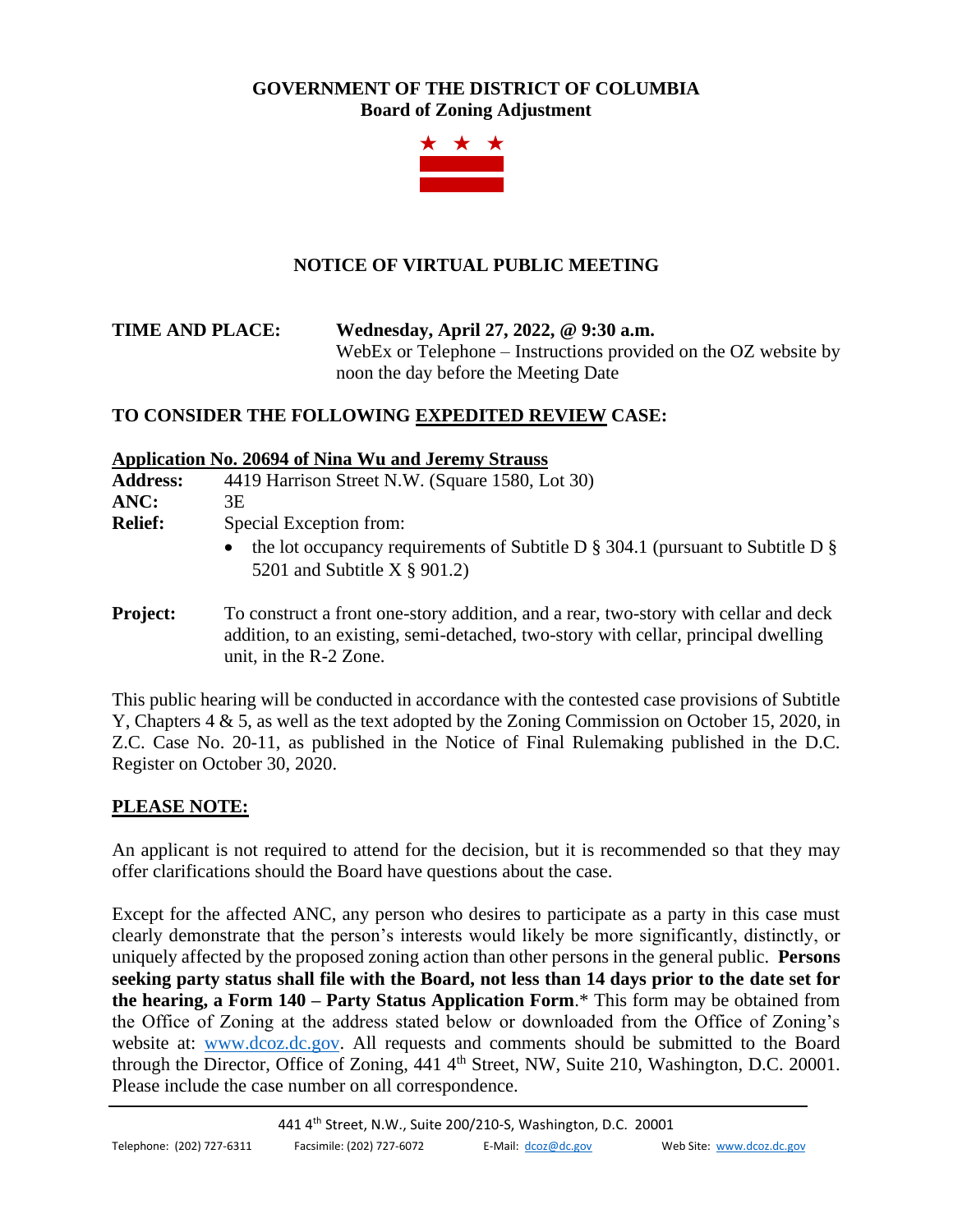The application will remain on the Expedited Review Calendar unless a request for party status is filed in opposition, or if a request to remove the application from the agenda is made by: (1) a Board member; (2) Office of Planning; (3) an affected ANC or affected Single Member District; (4) the Councilmember representing the area in which the property is located, or representing an area located within two-hundred feet of the property; or (5) an owner or occupant of any property located within 200 feet of the property.

The removal of the application from the Expedited Review Calendar will be announced as a preliminary matter on the scheduled decision date and then rescheduled for a public hearing on a later date. Notice of the rescheduled hearing will be posted on the Office of Zoning website calendar at<http://dcoz.dc.gov/bza/calendar.shtm> and on a revised public hearing notice in the OZ office. If an applicant fails to appear at the public hearing, this application may be dismissed.

*\*Note that party status is not permitted in Foreign Missions cases.*

# **HOW TO FAMILIARIZE YOURSELF WITH THE CASE**

#### **Online Case Record**

- To access OZ's online case record, visit the OZ website and select the Interactive Zoning Information System ("**IZIS**") option (available at [https://dcoz.dc.gov/CaseRecord\)](https://dcoz.dc.gov/CaseRecord)
- To select a case to view, enter the Application number indicated at the top of this notice and click the "Search" button
- To view the record for a specific case, click the corresponding "View" button on the right
- To view the full list of documents in the case record, click "View Full Log" under "Case Documents" on the lower right
- To view a specific exhibit, click the corresponding "View" button on the right and it will open a PDF document in a separate window.

### **Advisory Neighborhood Commission ("ANC")**

The property for which zoning relief is requested is within or adjacent to the boundaries of ANC **3E**, which is therefore an "affected" ANC and so automatically a party in this case. Please contact your ANC commissioner to learn how to participate in your ANC's deliberation process and to find out if or when the Applicant is scheduled to appear before the ANC. To find contact information for your ANC, visit [http://anc.dc.gov.](http://anc.dc.gov/)

The Board must give "great weight" to the "issues and concerns" raised in a written report of an "affected" ANC approved at a properly noticed meeting that was open to the public by the full ANC with a quorum present. The Board may give "great weight" to the oral testimony of the "affected" ANC's authorized representative if it complies with the requirements of Y §§ 406.3  $\&$ 406.4.

Section 13(d) of the Advisory Neighborhood Commissions Act of 1975, effective March 26, 1976 (D.C. Law 1-21; D.C. Official Code § 1-309.10(d) (2012 Repl.)) and Subtitle Y §§ 406.2 & 406.4.